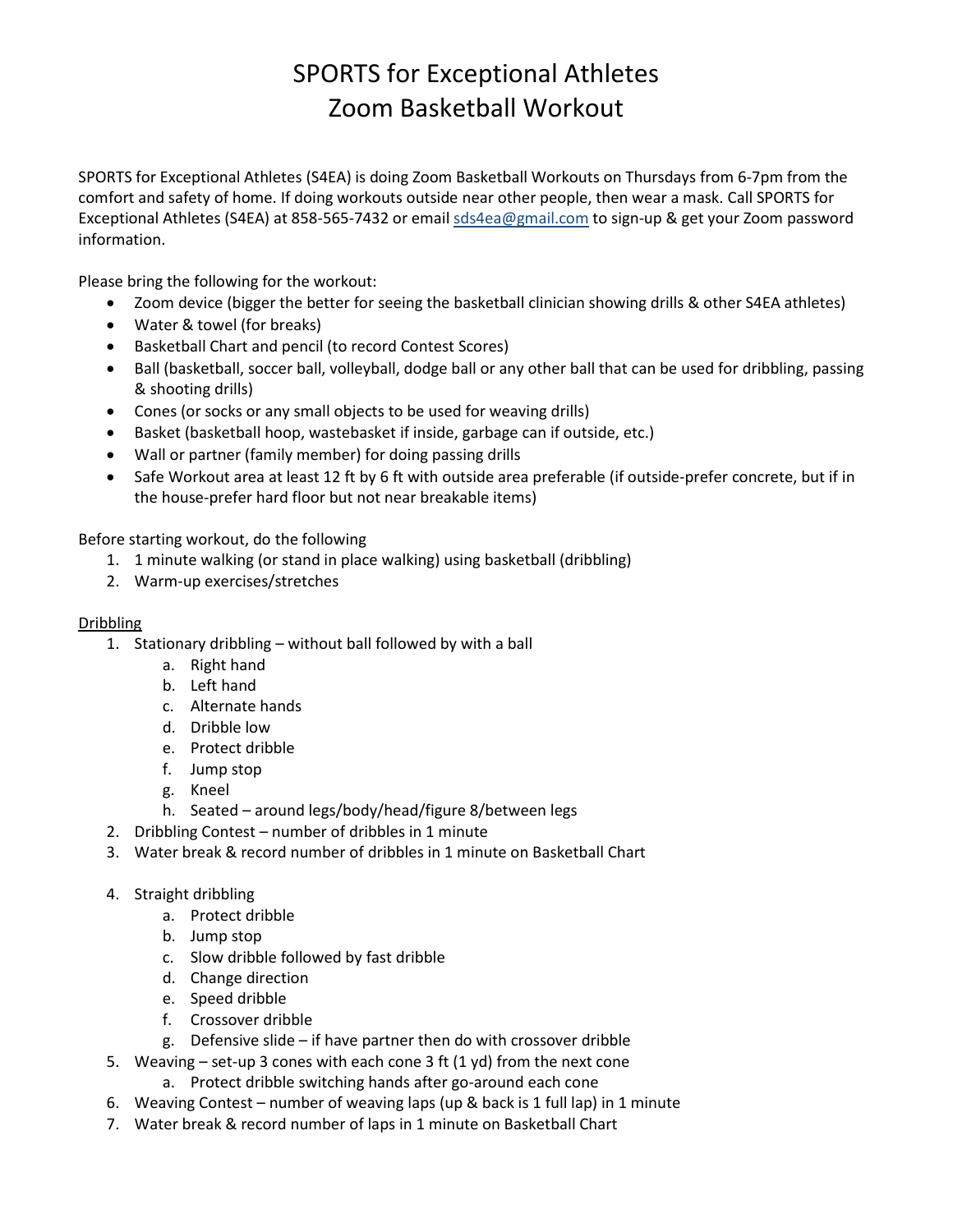# SPORTS for Exceptional Athletes Zoom Basketball Workout

### Passing & Catching

- 1. Passing with partner (6 ft apart) or wall (3 ft away)
- 2. Bounce or skip pass (ball should hit ground one-third way to partner or before hits wall)
- 3. Chest pass
- 4. Overhead pass
- 5. Baseball pass
- 6. Catching (cushion the ball with your hands as the ball touches you)
- 7. Dribble around partner (or cone), come back & jump stop, pivot & pass to partner (or against wall)
- 8. Passing Contest number of passes to wall/partner in 1 minute
- 9. Water break & record number of passes to wall/partner in 1 minute on Basketball Chart

#### Shooting

- 1. Shooting technique
- 2. Free Throws
- 3. Various spots around the basket
- 4. Free-Throw Shooting Contest–number of shots made in basket in 10 attempts from free throw line-15 ft or 10 ft-inside
- 5. Water break & record number of shots made in basket in 10 attempts on Basketball Chart

#### Final Competition

- 1. Modified Knock-out/Horse-Cow-I
	- a. If want to split into several groups, one group-inside shooters, second group-outside shooters, third group-outside basketball hoop. Or, can do groups based on ability levels.
	- b. Set-up Zoom order for shooting.
	- c.  $1<sup>st</sup>$  person shoots, then  $2<sup>nd</sup>$  person shoots. If  $1<sup>st</sup>$  person makes basket and  $2<sup>nd</sup>$  person misses basket, then 2<sup>nd</sup> person is out.
	- d. Continue process with  $3^{rd}$  person. Basically, if person before you makes basket, then you must make basket to stay in. If person before you does not make basket, then you automatically are in whether you make or miss basket.
	- e. Continue until only one person left who is the winner.
- 2. Water break & winner marks on Basketball Chart

### After workout, do the following

- 1. 1 minute walking (or stand in place walking) using basketball (dribbling)
- 2. Cool-down exercises/stretches (same as warm-up exercises/stretches but no sit-ups or push-ups)

Talk with each other, give suggestions, other tips, or ideas

\*For S4EA athletes participating each week and filling out your Zoom Basketball Contest Chart, you will be awarded a ribbon at the end of the season.